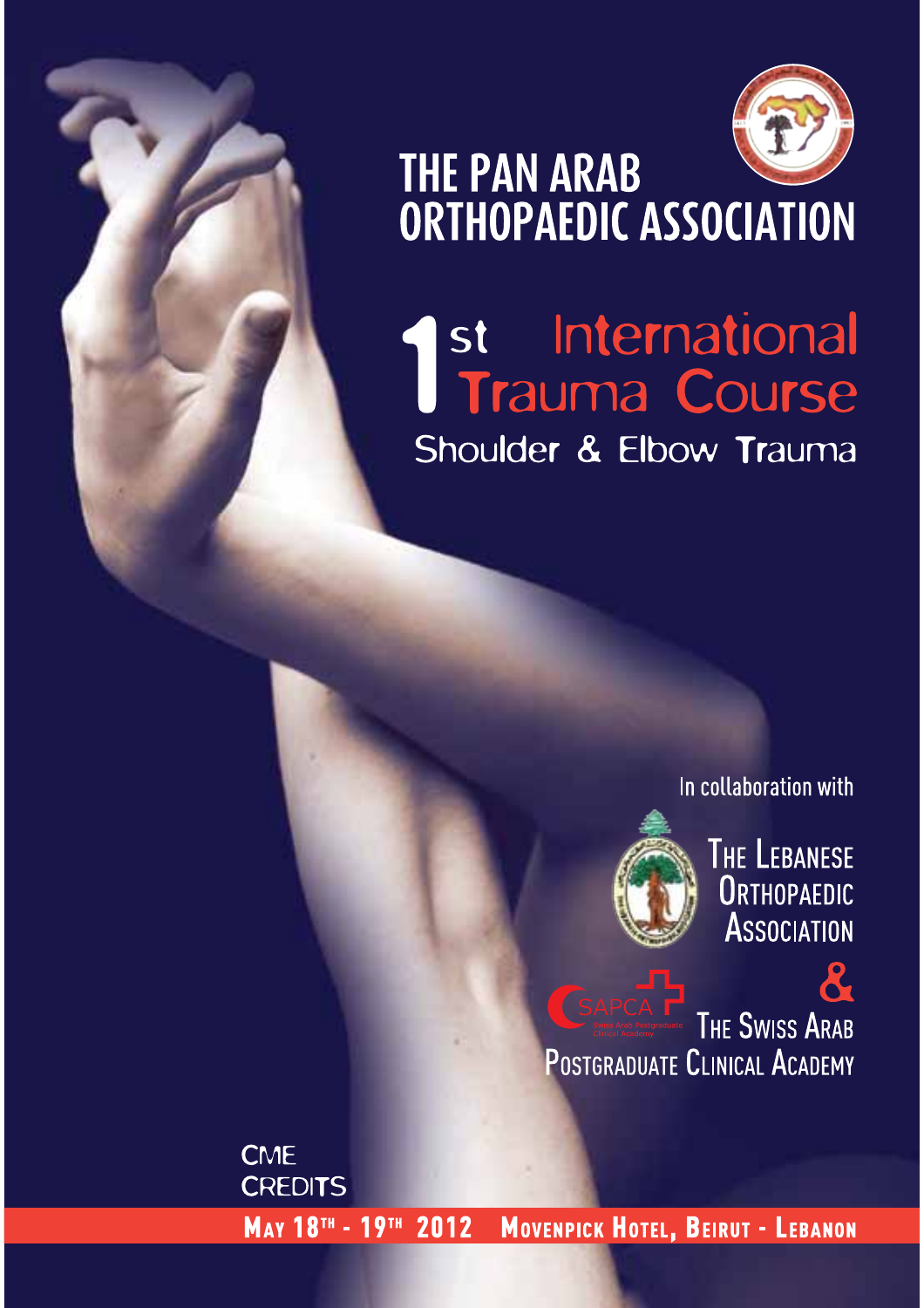<u>(၂</u> International Trauma Course

#### **WELCOME NOTE WELCOME NOTE**

# Shoulder & Elbow Trauma

#### **COMMITTEES COMMITTEES**

& the final goal is to provide to our patients a high standard level of care musculo-skeletal trauma, including residents, fellows as well as top of the notch specialists event. The aim of this course is to bring together all orthopaedic surgeons interested into International & Arab specialists in the field will participate to make it a successful & attractive among a series of courses on traumatic injuries of the musculo-skeletal system. Eminent The Pan Arab Orthopaedic Association organizes its First International Trauma Course & the final goal is to provide to our patients a high standard level of care. musculo-skeletal trauma, including residents, fellows as well as top of the notch specialists, event. The aim of this course is to bring together all orthopaedic surgeons interested into International & Arab specialists in the field will participate to make it a successful & attractive among a series of courses on traumatic injuries of the musculo-skeletal system. Eminent The Pan Arab Orthopaedic Association organizes its First International Trauma Course

are exhaustively analysed, discussed & supported by video presentations; they comprise patterns is detailed along with interactive case discussions. The principles of management both regions are reviewed; theoretical & practical basis of reading radiographs, CT & MRI in aspects of traumatic lesions of the Shoulder & Elbow. Anatomy & surgical approaches of organized in form of 2 days meeting that intends to achieve an in-depth review of various ligamentous & tendinous lesions various situations including sprains, dislocations, fractures, fracture-dislocations traumatic situations are explained. The wide panoply of traumatic Shoulder & Elbow injury This First International Trauma Course is without a doubt challenging & very ambitious. It is ligamentous & tendinous lesions. various situations including sprains, dislocations, fractures, fracture-dislocations, are exhaustively analysed, discussed & supported by video presentations; they comprise patterns is detailed along with interactive case discussions. The principles of management traumatic situations are explained. The wide panoply of traumatic Shoulder & Elbow injury both regions are reviewed; theoretical & practical basis of reading radiographs, CT & MRI in aspects of traumatic lesions of the Shoulder & Elbow. Anatomy & surgical approaches of organized in form of 2 days meeting that intends to achieve an in-depth review of various This First International Trauma Course is without a doubt challenging & very ambitious. It is

situations. At the end of the course, participants should be able to make decision when they are faced with traumatic injuries of Shoulder & Elbow, from the simplest to the most complex situations. faced with traumatic injuries of Shoulder & Elbow, from the simplest to the most complex At the end of the course, participants should be able to make decision when they are

meetings in the trauma field We hope this First International Trauma Course will be fruitful & followed by other profitable meetings in the trauma field. We hope this First International Trauma Course will be functional Trauma Course profits  $\frac{1}{2}$ 



We are looking forward to have you among us! We are looking forward to have you among us!

Sincerely yours, Sincerely yours,

Organizer & Coordinator of the Course **Urthopaedic Association** Vice-Secretary General of the Pan Arab Ali H. Chamseddine MD, FACS Organizer & Coordinator of the Course Orthopaedic Association Vice-Secretary General of the Pan Arab **Ali H. Chamseddine MD, FACS**

D. Channeldin i

Chairman of the Course Orthopaedic Association Secretary General of the Pan Arab Mohamed H. Darwish MD, FRCS Chairman of the Course Orthopaedic Association Secretary General of the Pan Arab **Mohamed H. Darwish MD, FRCS**

#### **CHAIRMAN CHAIRMAN**

Mohamed Hassan Darwish MD, FRCS **Mohamed Hassan Darwish MD, FRCS**

Mobile: +961 3614773 Mobile: +961 3 614 773 Email: achamsedine@hotmail.com Email: achamsedine@hotmail.com Ali Hassan Chamseddine MD, FACS **Ali Hassan Chamseddine MD, FACS ORGANIZER & COORDINATOR ORGANIZER & COORDINATOR**

Ali Hassan Chamseddine **SCIENTIFIC COMMITTEE Peter Messmer Peter Messmer** Marius Scarlat **Marius Scarlat Ali Hassan Chamseddine CIENTIFIC COMMITTEE**

#### **F ACULTY**

**Olivier Verborgt** - Belgium Fabrizio Moro - Switzerland Peter Messmer - Abu Dhab Roger Jawish - Lebanon **Dominique François Gazielly - Switzerland Michel Cameli** - France **Olivier Verborgt** - Belgium **Hans-Kaspar Schwyzer** - Switzerland Marius Scarlat - France **Marius Scarlat** - France Ramzi Moucharafieh - Lebanon **Ramzi MoucharafiehFabrizio MoroPeter Messmer - Abu Dhabi Mustafa Khalaf** - Lebanon **Roger Jawish**Antoine Haddad - Lebanor **Antoine HaddadDominique François Gazielly** - Switzerland **Christian Cuny** - France **Christian Cuny** - France Ali Hassan Chamseddine - Lebanon **Ali Hassan ChamseddineMichel Cameli**Thierry Begue - France **Thierry Bégué**Muhyeddine Al Taki - Lebanon **Muhyeddine Al Taki**Hans-Kaspar Schwyzer - Switzerland Mustafa Khalaf - Lebanon - Switzerland - Lebanon - Lebanon - Lebanon - Lebanon - Lebanon

> BOARD OF THE PAN ARAB ORTHOPAEDIC **ASSOCIATION ASSOCIATION OF THE PAN ARAB ORTHOPAEDIC**

**SECRETARY GENERAL SECRETARY GENERAL**

**Mohamed Hassan Darwish** Mohamed Hassan Darwish (Oman)

**Ali Hassan Chamseddine VICE SECRETARY GENERAL VICE SECRETARY GENERAL** Ali Hassan Chamseddine (Lebanon)

**Youssef OthmanHazem Abdel Azeem** (Egypt) Youssef Othman (Jordan) **Hazem Abdel Azeem MEMBERS MEMBERS**

**Samir Karakchou Samir Karakchou** (Morocco)

**ASSOCIATION** *Association.* This course is part of the Lebanese Board Teaching Program organized by the Lebanese Orthopaedic *This course is part of the Lebanese Board Teaching Program organized by the Lebanese Orthopaedic* 

*Program.* Access to all sessions of the course is free for all Residents who are attending this Teaching *Access to all sessions of the course is free for all Residents who are attending this Teaching*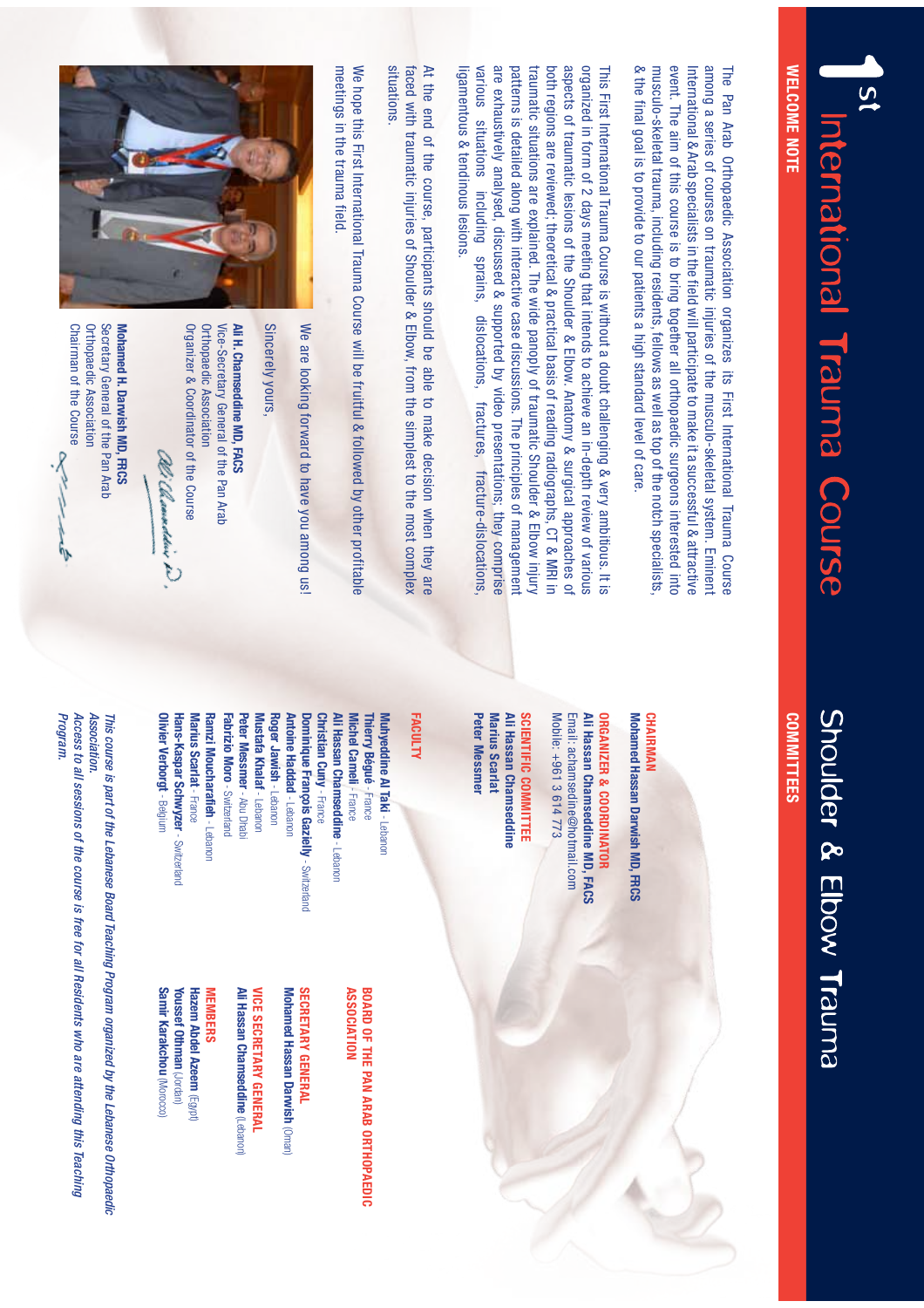# Shoulder & Elbow Trauma

### **FRIDAY MAY 18TH 2012 FRIDAY MAY 18TH 2012**

# 14:30-16:15 **ROUND TABLE: ROTATOR CUFF PATHOLOGY** 14:30-16:15 ROUND TABLE: ROTATOR CUFF PATHOLOGY (105 min)

08:00

**REGISTRATION**

**REGISTRATION** 

**FRIDAY MAY 18TH 2012**

International Trauma Course

 $\overline{S}$ 

**FRIDAY MAY 18TH 2012** 

 t **Introduction M. Scarlat** (5 min)

t

- Patho-Anatomy & Diagnosis  $\mathsf{P}$ Impingement Syndrome & Rotator ር<br>⊑ Tears **M. Al Taki** (15 min)
- Biology  $\mathsf{P}$ Healing  $\vec{\mathsf{d}}$ Rotator Cuff Tears: Implications Egr UIF Surgeon  **O. Verborgt** (15 min)
- Partial Thickness **Rotator** Cuff Tears **HK. Schwyzer** (15 min)
- $\bullet$ Arthroscopic **Treatment** ຊ Impingement Syndrome & Rotator Cuff Tears **O. Verborgt** (15 min)
- · Pathology  $\equiv$ UIF -POH Head  $\equiv$ **Biceps** Tendon **HK. Schwyzer** (15 min)
- $\bullet$  How ta repair Rotator Cu Tears: Open ఇ Arthroscopy? **DF. Gazielly** (20 min)
- t Discussion (5 min)

#### 16:15-16:30 COFFEE BREAK 16:15-16:30 **COFFEE BREAK**

## 16:30-18:15 **ZIMMER GMBH SYMPOSIUM** 16:30-18:15 ZIMMER GMBH SYMPOSIUM (100 min)

#### **TREATMENT OF THE PROXIMAL HUMERUS FRACTURES WITH THE ANATOMICAL SHOULDER FRACTURE IMPLANT** SHOULDER FRACTURE IMPLANT O. Verborgt

- $\bullet$ **Introduction** (5 min)
- Proximal Humeral Fractures:
- when ಕ EX, when ಕ replace, when ಕ reverse? **O. Verborgt** (30 min)
- t Anatomical **Shoulder**  $\overline{z}$ Fracture System: Principles & Technique **O. Verborgt** (30 min)
- t Interactive Case Discussion (30 min)
- Conclusion (5 min)

t

#### **END OF THE FIRST DAY**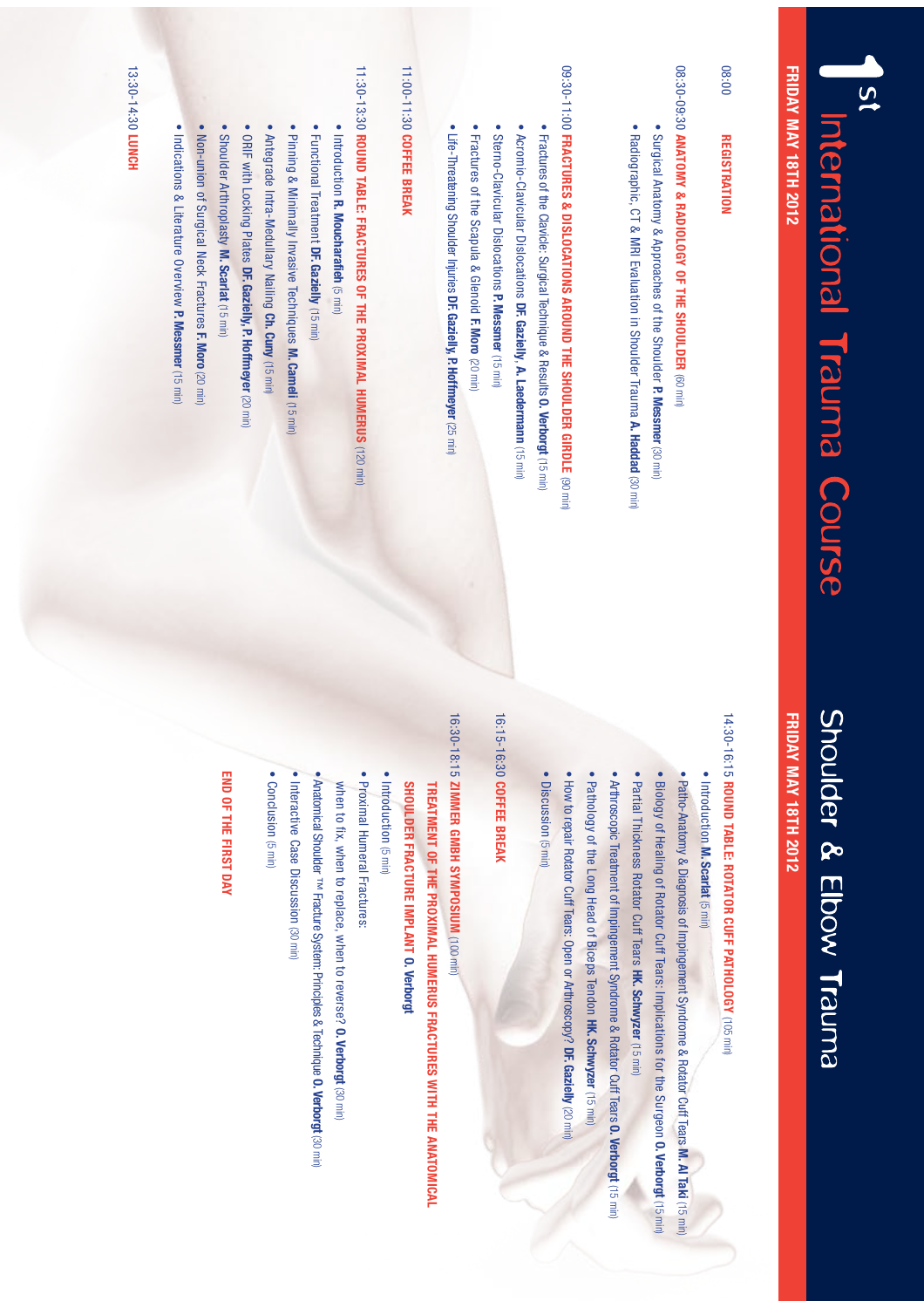| $\overline{a}$<br>International Trauma Course                                                              | Shoulder & Elbow Trauma                                                                                                                      |
|------------------------------------------------------------------------------------------------------------|----------------------------------------------------------------------------------------------------------------------------------------------|
| <b>SATURDAY MAY 19TH 2012</b>                                                                              | <b>SATURDAY MAY 19TH 2012</b>                                                                                                                |
|                                                                                                            |                                                                                                                                              |
| 08:30-10:00 ROUND TABLE: SHOULDER DISLOCATIONS & INSTABILITY (90 min)<br>· Introduction M. Scarlat (5 min) | 14:30-15:30 ROUND TABLE: FRACTURES OF THE DISTAL HUMERUS (60 min)<br>. ORIF of Supra & Inter-Condylar Fractures of the Distal Humerus P. Mes |
| • Patho-Anatomy of Anterior Shoulder Instability M. Al Taki (10 min)                                       | Elbow Arthroplasty for Distal Humerus Fractures HK. Schwyzer (20 m                                                                           |
| . Arthroscopic repair of Anterior Shoulder Instability: Technique & Results M. Al Taki (10 min)            | • Coronal Fractures of the Distal Humerus A. Chamseddine (20 min)                                                                            |
| • Open Bristow-Latarjet for Anterior Shoulder Instability: Technique & Results M. Scarlat (15 min)         |                                                                                                                                              |
| . Anterior Chronic Traumatic Instability of the Shoulder (ACTIS): Indications for Coracoid Transfer,       | 15:30-16:30 MISCELLANEOUS DIFFICULT CONDITIONS (60 min)                                                                                      |
| Neer Capsular Shift, or Arthroscopic Bankart Repair DF. Gazielly (20 min)                                  | • Posttraumatic Elbow Stiffness Th. Bégué (15 min)                                                                                           |
| Posterior Shoulder Dislocation A. Chamseddine (20 min)                                                     | . Neglected Elbow Dislocations Th. Bégué (15 min)                                                                                            |
| • Discussion (10 min)                                                                                      | • Peri-Prosthetic Fractures in Upper Limb F. Moro (15 min)                                                                                   |
|                                                                                                            | Soft tissue defects & coverage options in Elbow trauma Th. Bégu                                                                              |
| 10:00-11:00 ANATOMY & RADIOLOGY OF THE ELBOW (60 min)                                                      |                                                                                                                                              |
| • Surgical Anatomy & Approaches of the Elbow P. Messmer (30 min)                                           | 16:30-17:00 COFFEE BREAK                                                                                                                     |
| ۰<br>Radiographic, CT & MRI Evaluation in Elbow Trauma A. Haddad (30 min)                                  |                                                                                                                                              |
|                                                                                                            | 17:00-18:15 ROUND TABLE: FRACTURES OF THE HUMERAL SHAFT (75 min)                                                                             |
| 11:00-11:30 COFFEE BREAK                                                                                   | · Introduction R. Moucharafieh (10 min)                                                                                                      |
|                                                                                                            | • Conservative Treatment: Technical aspects & Results M. Khalaf (1                                                                           |
| 11:30-13:30 ROUND TABLE: ELBOW INSTABILITY (120 min)                                                       | . Interlocking IM Nailing: Technical aspects & Results Ch. Cuny (10                                                                          |
| • Concepts of Elbow Stability R. Moucharafieh (20 min)                                                     | • Elastic IM Nailing: Technical aspects & Results R. Jawish (10 min)                                                                         |
| • Elbow Dislocations P. Messmer (15 min)                                                                   | . ORIF with Plate & Screws: Technical aspects & Results F. Moro (1                                                                           |
| . Ligamentous Postero-Lateral Rotatory Instability of the Elbow A. Chamseddine (20 min)                    | Radial Nerve Transposition A. Chamseddine (10 min)                                                                                           |
| • Fractures of the Olecranon & Coronoid Th. Bégué (15 min)                                                 | Radial Nerve Paralysis: What to do? F. Moro (10 min)                                                                                         |
| • Fractures of the Radial Head F. Moro (15 min)                                                            | $\bullet$<br>Discussion (5 min)                                                                                                              |
| The Terrible Triad of the Elbow Th. Bégué (15 min)                                                         |                                                                                                                                              |
| Complex Fractures & Fracture-Dislocations of the Elbow F. Moro (20 min)                                    | 18:15-19:15 PANEL INTERACTIVE CASE DISCUSSION WITH FACULTY (60 min)                                                                          |
|                                                                                                            | END OF THE COURSE                                                                                                                            |
| 13:30-14:30 LUNCH                                                                                          |                                                                                                                                              |

# & Elbow Trauma

## **SATURDAY MAY 19TH 2012** TH 2012

## **ROUND TABLE: FRACTURES OF THE DISTAL HUMERUS** (60 min)

Supra & Inter-Condylar Fractures of the Distal Humerus **P. Messmer**

(20 min)

- Arthroplasty ä Distal Humerus Fractures **HK. Schwyzer** (20 min)
- Fractures  $\mathsf{q}$ the Distal Humerus **A. Chamseddine**(20 min)

### **MISCELLANEOUS DIFFICULT CONDITIONS**NEOUS DIFFICULT CONDITIONS (60 min)

- Postrraumatic Elbow Stiffness **Th. Bégué** (15 min)
- Elbow Dislocations  **Th. Bégué**(15 min)
- Peri-Prosthetic Fractures  $\Xi$ . **Opper** Limb  **F. Moro** (15 min)
- defects & coverage ontions  $\Xi^{\cdot}$ Elbow trauma **Th. Bégué**(15 min)

#### **COFFEE BREAK REAK**

# **ROUND TABLE: FRACTURES OF THE HUMERAL SHAFT** (75 min)

- **Introduction R. Moucharafieh** n R. Moucharafieh (10 min)
- Conservative **Treatment:** Technical aspects & Results **M. Khalaf** (10 min)
- \*. Nailing: Technical aspects & Results  **Ch. Cuny** (10 min)
- 
- Nailing: Technical aspects & Results **R. Jawish** (10 min)
- Plate & Screws: Technical
- aspects & Results **F. Moro** (10 min)
- Nerve Transposition **A. Chamseddine** (10 min)
- 
- Nerve Paralysis: What ಕ ີ<br>ວິ

- 
- 
- 
- 
- 
- 
- (5 min)
- 
- 
- 
- 
- 
-